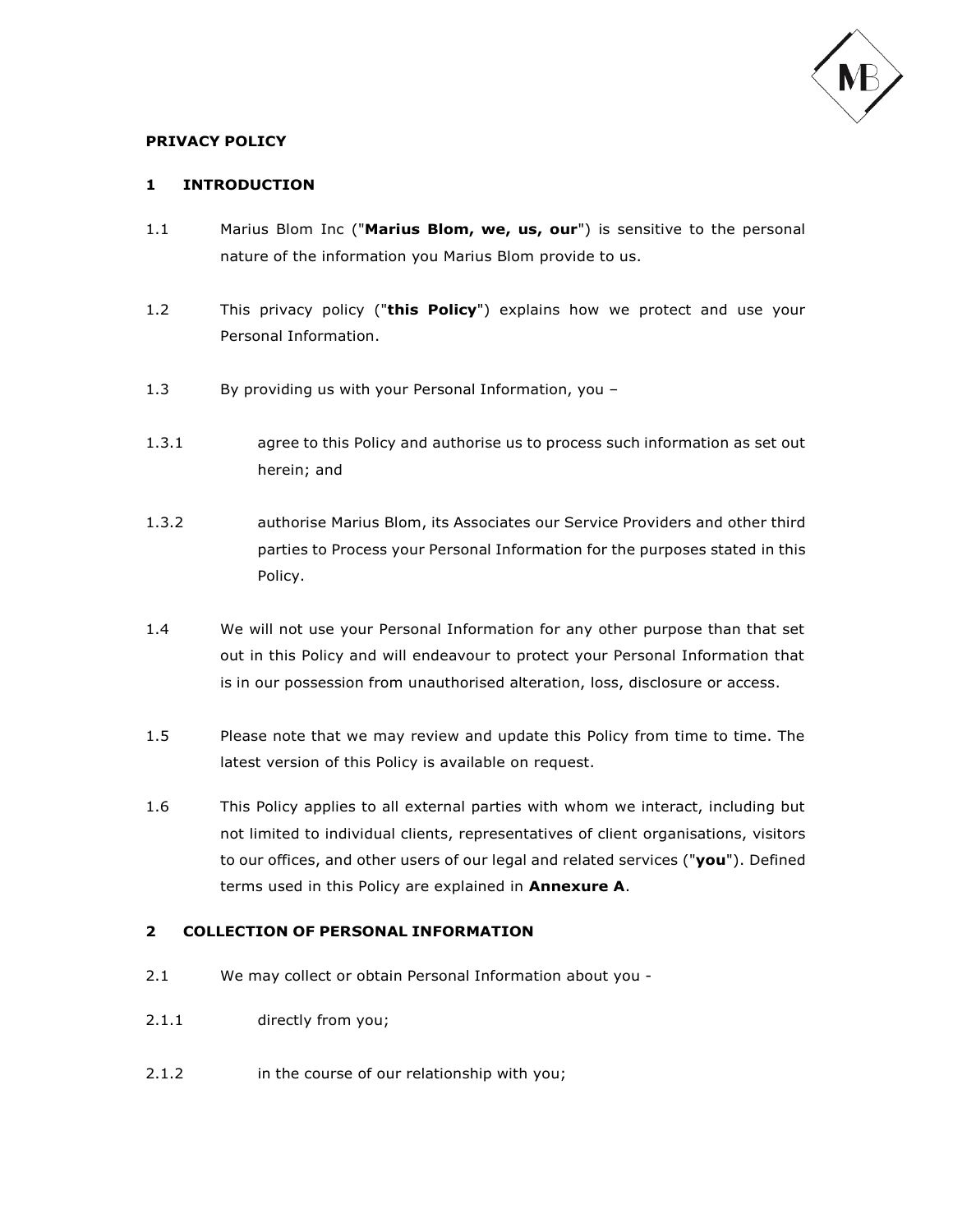

- 2.1.3 in the course of providing legal services to you or your organisation;
- 2.1.4 when you make your Personal Information public;
- 2.1.5 when you visit and/or interact with our Website or our various social media platforms;
- 2.1.6 when you register to use any of our legal and related services including but not limited to newsletters, seminars and legal updates;
- 2.1.7 when you interact with any third party content or advertising on our Website; or
- 2.1.8 when you visit our offices.
- 2.2 We may also receive Personal Information about you from third parties (eg, law enforcement authorities).
- 2.3 In addition to the above, we may create Personal Information about you such as records of your communications and interactions with us, including, but not limited to, your attendance at events or at interviews in the course of applying for a job with us, subscription to our newsletters and other mailings and interactions with you during the course of our digital marketing campaigns.

## **3 CATEGORIES OF PERSONAL INFORMATION WE MAY PROCESS**

We may process the following categories of Personal Information about you -

- 3.1 personal details: name; and photograph;
- 3.2 demographic information: gender; date of birth / age; nationality; salutation; title; and language preferences;
- 3.3 identifier information: passport or national identity number; utility provider details; bank statements; tenancy agreements;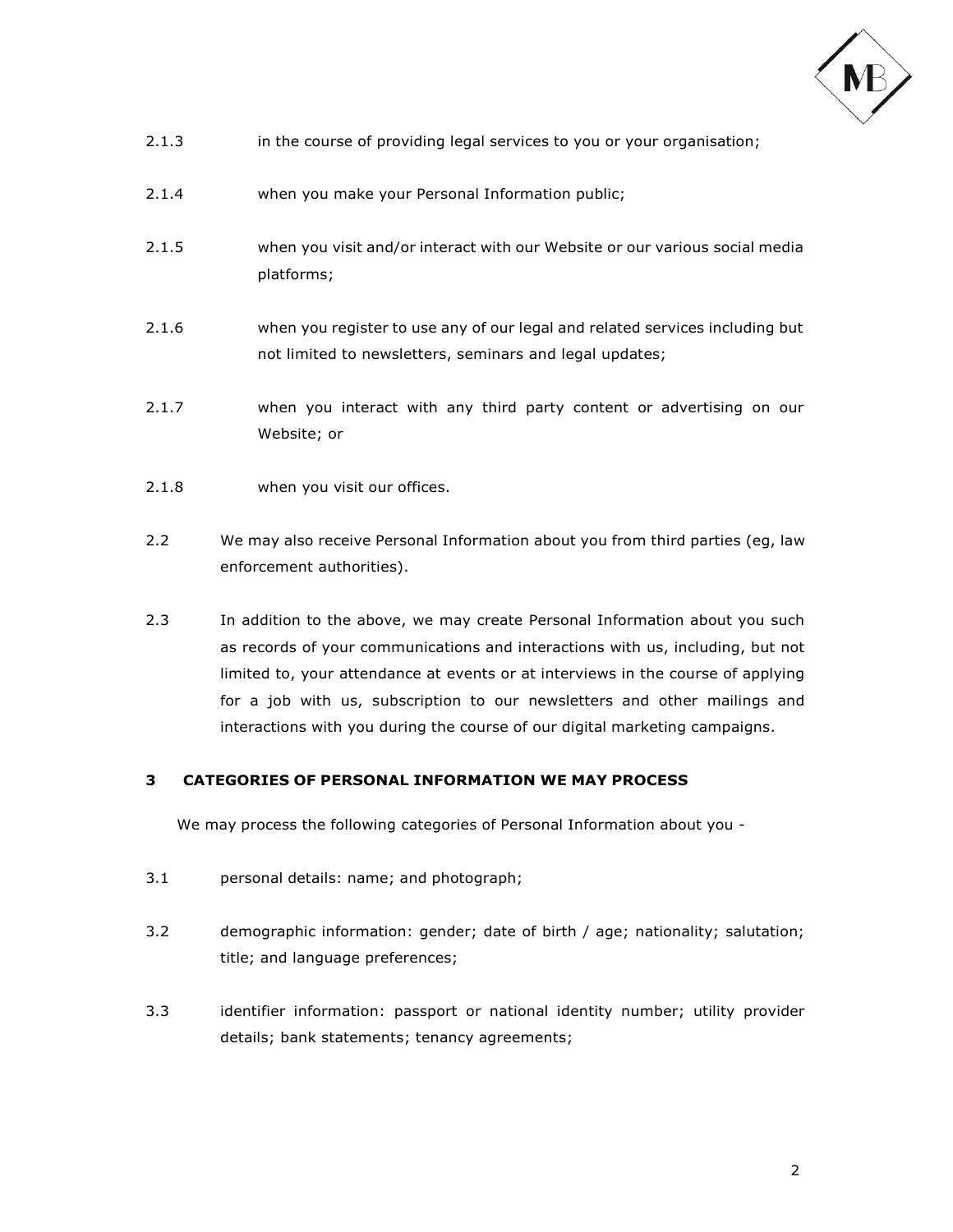

- 3.4 contact details: correspondence address; telephone number; email address; and details of your public social media profile(s);
- 3.5 instruction details: details of individuals instructing Marius Blom; Personal Information included in correspondence, documents, evidence or other materials that we Process in the course of providing legal services;
- 3.6 attendance records: details of meetings and other events organised by or on behalf of Marius Blom that you have attended;
- 3.7 consent records: records of any consents you may have given, together with the date and time, means of consent and any related information;
- 3.8 payment details: billing address; payment method; bank account number or credit card number; invoice records; payment records; SWIFT details; IBAN details; payment amount; payment date; and records of cheques;
- 3.9 data relating to your visits to our Website: your device type; operating system; browser type; browser settings; IP address; language settings; dates and times of connecting to a Website; and other technical communications information;
- 3.10 employer details: where you interact with us in your capacity as an employee of an organisation, the name, address, telephone number and email address of your employer, to the extent relevant; and
- 3.11 content and advertising data: records of your interactions with our online advertising and content, records of advertising and content displayed on pages displayed to you, and any interaction you may have had with such content or advertising (including, but not limited to, mouse hover, mouse clicks and any forms you complete).

# **4 SENSITIVE PERSONAL INFORMATION**

Where we need to Process your Sensitive Personal Information, we will do so in the ordinary course of our business, for a legitimate purpose, and in accordance with applicable law.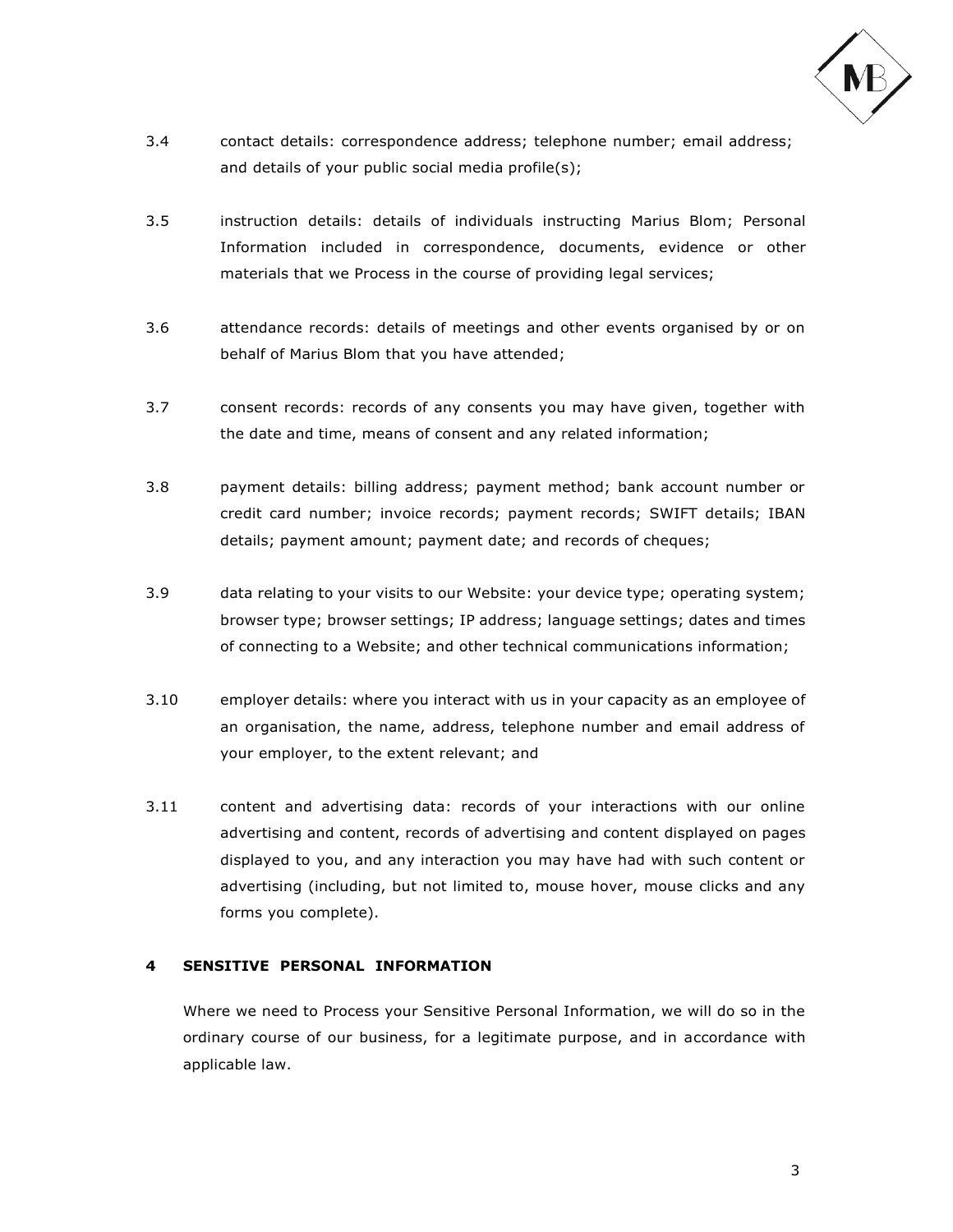

#### **5 PURPOSES OF PROCESSING AND LEGAL BASES FOR PROCESSING**

- 5.1 We will Process your Personal Information in the ordinary course of the business of providing legal and related services. We will primarily use your Personal Information only for the purpose for which it was originally or primarily collected. We will use your Personal Information for a secondary purpose only if such purpose constitutes a legitimate interest and is closely related to the original or primary purpose for which the Personal Information was collected. We may subject your Personal Information to Processing during the course of various activities, including, without limitation, the following -
- 5.1.1 operating our business;
- 5.1.2 analysis, evaluation, review and collation of information in order to determine legal issues and potential disputes, provide legal advice and prepare or comment on opinions, memoranda, agreements, correspondence, reports, publications, documents relating to legal proceedings and other documents and records (whether in electronic or any other medium whatsoever) -
- 5.1.3 compliance with applicable law and fraud prevention;
- 5.1.4 transfer of information to our Service Providers and other third parties or
- 5.1.5 recruitment.
- 5.2 We may process your Personal Information for relationship management and marketing purposes in relation to our services (including, but not limited to, Processing that is necessary for the development and improvement of our legal and related services), for accounts management, and for marketing activities in order to establish, maintain and/or improve our relationship with you and with our Service Providers. We may also analyse your Personal Information for statistical purposes.
- 5.3 We may process your Personal Information for internal management and management reporting purposes, including but not limited to: conducting internal audits, conducting internal investigations, implementing internal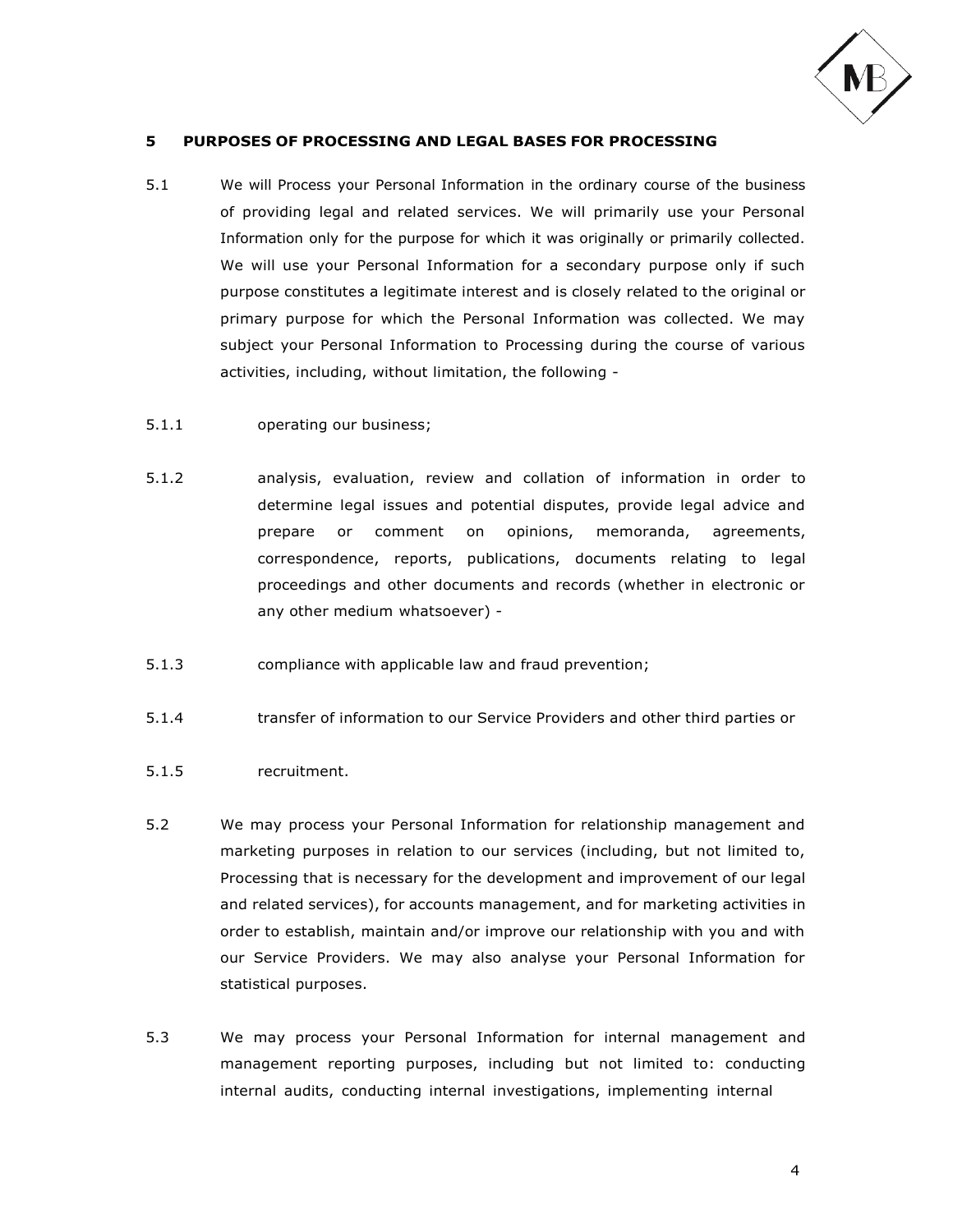

business controls, providing central processing facilities, for insurance purposesand for management reporting analysis.

5.4 We may Process your Personal Information for safety and security purposes.

## **6 DISCLOSURE OF PERSONAL INFORMATION TO THIRD PARTIES**

- 6.1 We may disclose your Personal Information to our Associates and Service Providers, for legitimate business purposes, in accordance with applicable law and subject to applicable professional and regulatory requirements regarding confidentiality. In addition, we may disclose your Personal Information -
- 6.1.1 if required by law;
- 6.1.2 legal and regulatory authorities, upon request, or for the purposes of reporting any actual or suspected breach of applicable law or regulation;
- 6.1.3 third party Operators (including, but not limited to, data processors such as providers of data hosting services and document review technology and services), located anywhere in the world, subject to 6.2;
- 6.1.4 where it is necessary for the purposes of, or in connection with, actual or threatened legal proceedings or establishment, exercise or defence of legal rights;
- 6.1.5 to any relevant party for the purposes of the prevention, investigation, detection or prosecution of criminal offences or the execution of criminal penalties, including, but not limited to, safeguarding against, and the prevention of threats to, public security;
- $6.1.6$  to any relevant third party acquirer(s), in the event that we sell or transfer all or any portion of our business or assets (including, but not limited to, in the event of a reorganization, dissolution or liquidation); and
- 6.1.7 to any relevant third party provider, where our Website uses third party advertising, plugins or content.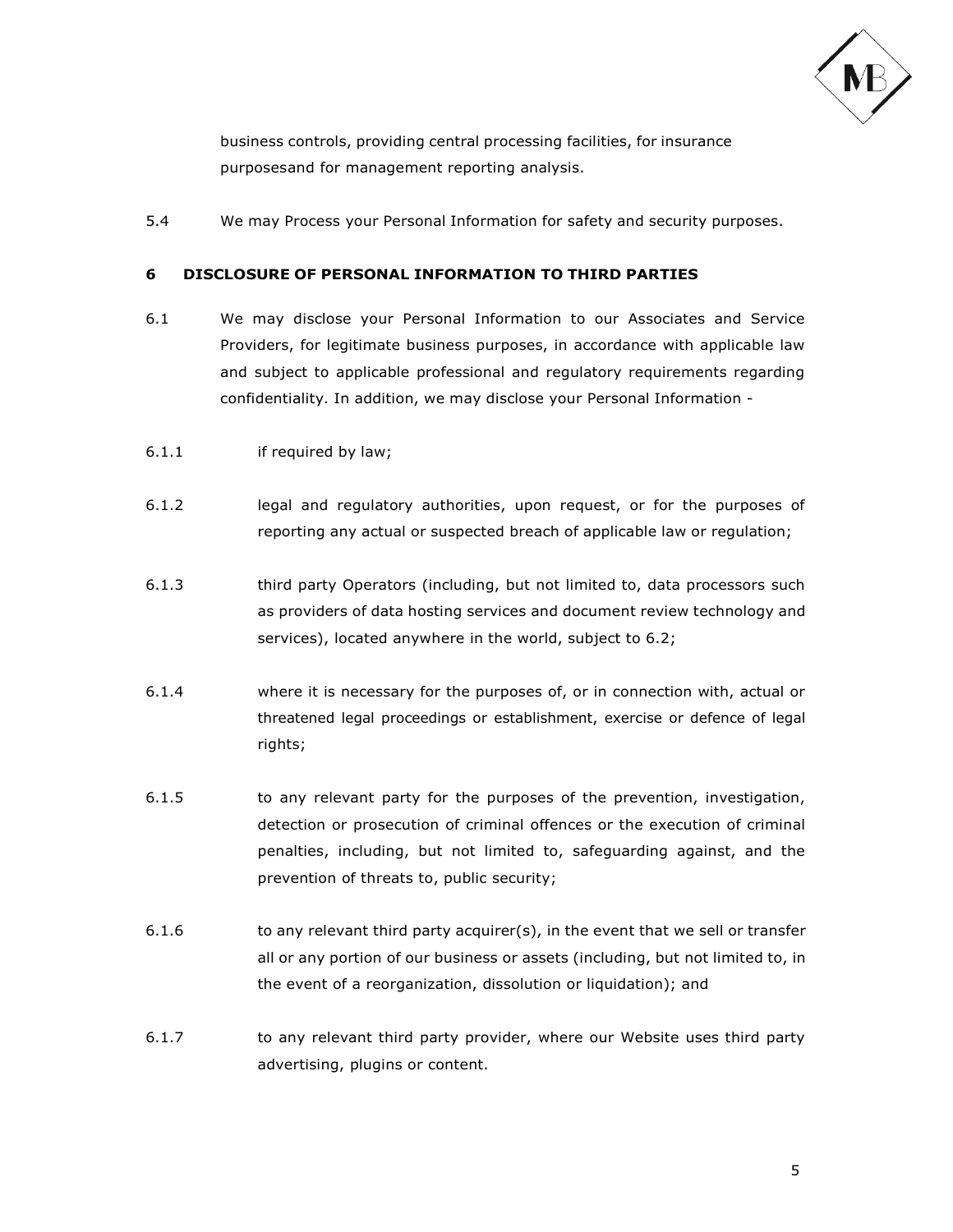

- 6.2 If we engage a third party Operator to Process any of your Personal Information, we recognise that any Operator who is in a foreign country must be subject to a law, binding corporate rules or binding agreements which provide an adequate level of protection similar to POPIA. We will review our relationships with Operators we engage and, to the extent required by any applicable law if force, we will require such Operators to be bound by contractual obligations to -
- 6.2.1 only Process such Personal Information in accordance with our prior written instructions; and
- 6.2.2 use appropriate measures to protect the confidentiality and security of such Personal Information.

# **7 INTERNATIONAL TRANSFER OF PERSONAL INFORMATION**

- 7.1 We may transfer your Personal Information to recipients outside of the Republic of South Africa.
- 7.2 Subject to 6.2, Personal Information may be transferred outside of the Republic of South Africa provided that the country to which the data is transferred has adopted a law that provides for an adequate level of protection substantially similar to POPIA, the Operator/third party undertakes to protect the Personal Information in line with applicable data protection legislation and the transfer is necessary in order to provide the legal and other related services that are required by Marius Blom' clients.

# **8 DATA SECURITY**

- 8.1 We implement appropriate technical and organisational security measures to protect your Personal Information that is in our possession against accidental or unlawful destruction, loss, alteration, unauthorised disclosure, unauthorised access, in accordance with applicable law.
- 8.2 Where there are reasonable grounds to believe that your Personal Information that is in our possession has been accessed or acquired by any unauthorised person, we will notify the relevant regulator and you, unless a public body responsible for detection, prevention or investigation of offences or the relevant regulator informs us that notifying you will impede a criminal investigation.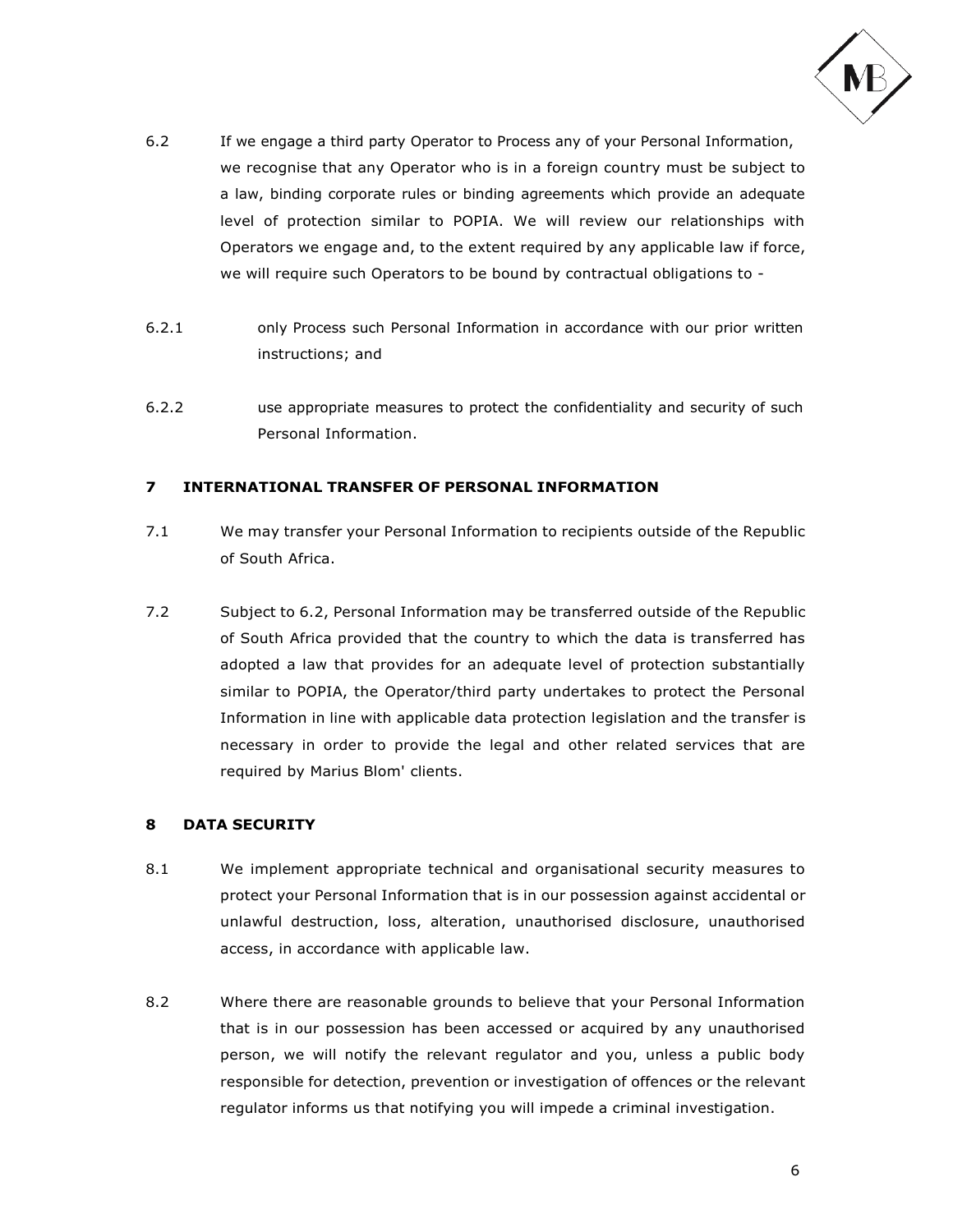

8.3 Because the internet is an open system, the transmission of information via the internet is not completely secure. Although we will implement all reasonable measures to protect your Personal Information that is in our possession, we cannot guarantee the security of any information transmitted using the internet and we cannot be held liable for any loss of privacy occurring during the course of such transmission.

# **9 DATA ACCURACY**

The Personal Information provided to Marius Blom should be accurate, complete and up-to-date. Should Personal Information change, the onus is on the provider of such data to notify Marius Blom of the change and provide Marius Blom with the accurate data.

# **10 DATA MINIMISATION**

Marius Blom will restrict its processing of Personal Information to data which is sufficient for the fulfilment of the primary purpose and applicable legitimate purpose for which it was collected.

# **11 DATA RETENTION**

Marius Blom shall only retain and store Personal Information for the period for which the data is required to serve its primary purpose or a legitimate interest or for the period required to comply with an applicable legal requirement, whichever is longer.

# **12 YOUR LEGAL RIGHTS**

You may have rights under the South African and other laws to have access to your Personal Information and to ask us to rectify, erase and restrict use of, your Personal Information. You may also have rights to object to your Personal Information being used, to ask for the transfer of Personal Information you have made available to us and to withdraw consent to the use of your Personal Information.

### **13 COOKIES AND SIMILAR TECHNOLOGIES**

13.1 We may Process your Personal Information by our use of Cookies and similar technologies.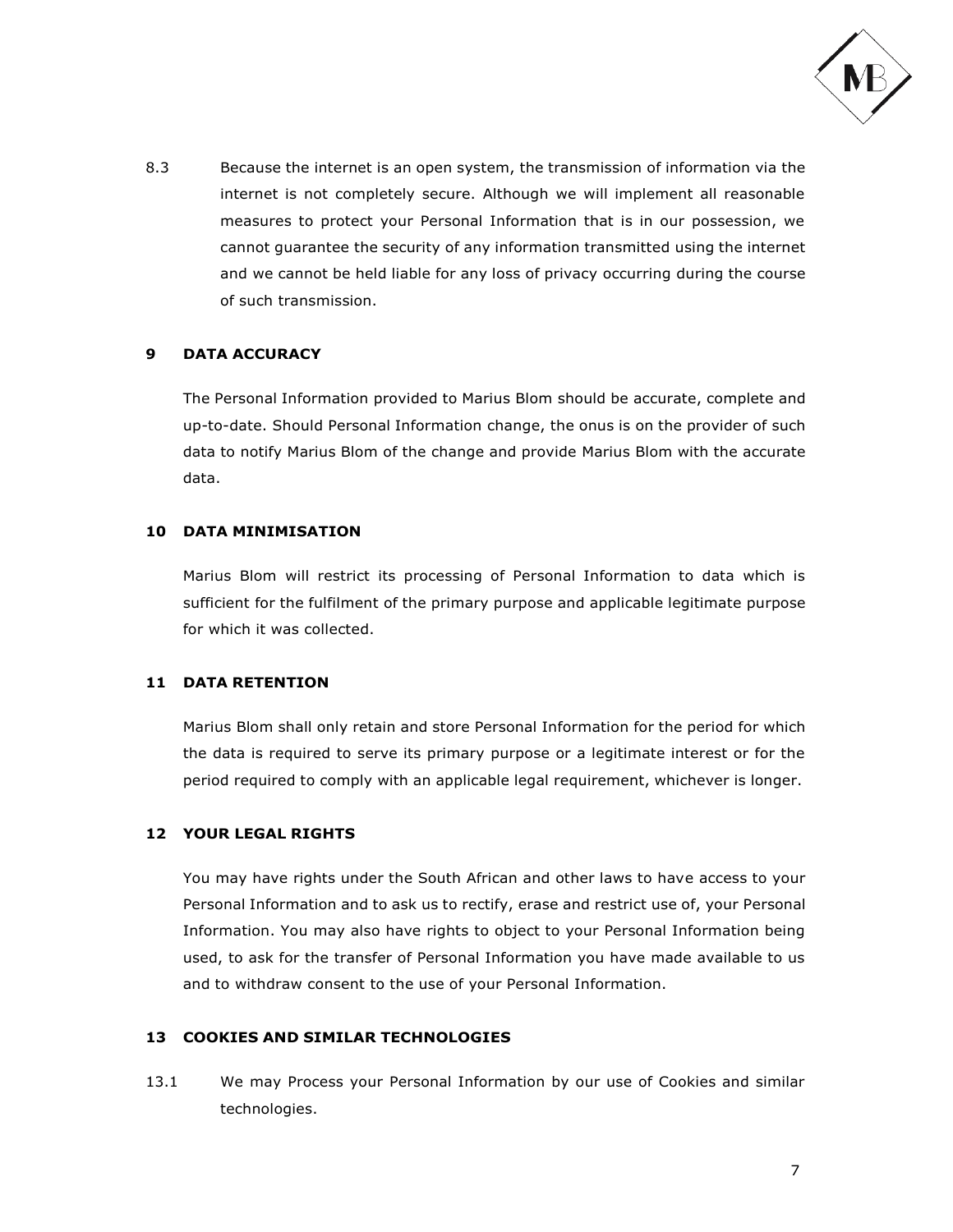

13.2 When you visit our Website we may place Cookies onto your device, or read Cookies already on your device, subject always to obtaining your consent, where required, in accordance with applicable law. We use Cookies to record information about your device, your browser and, in some cases, your preferences and browsing habits. We may Process your Personal Information through Cookies and similar technologies, in accordance with our Cookie Policy.

# **14 DIRECT MARKETING**

- 14.1 We may Process your Personal Information for the purposes of providing you with information regarding services that may be of interest to you. You may unsubscribe for free at any time.
- 14.2 If you currently receive marketing information from us which you would prefer not to receive in the future please email us at [ruan@mariusblom.co.za](mailto:ruan@mariusblom.co.za)

# **15 CONTACT DETAILS**

You may contact us at - The Data Protection Officer Marius Blom Attention: Ruan van der Merwe Telephone: +27 12 004 0244 Email: [ruan@mariusblom.co.za](mailto:ruan@mariusblom.co.za)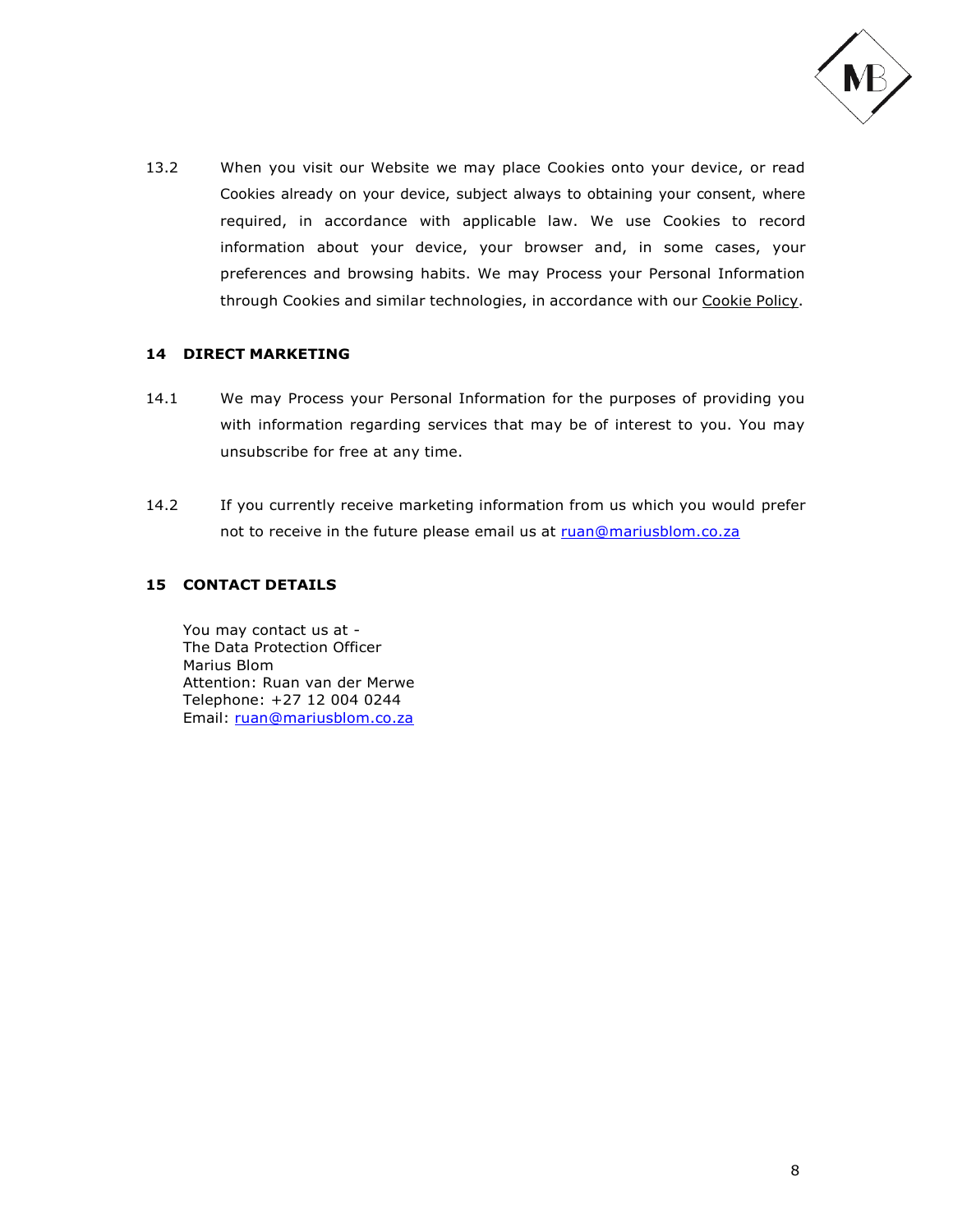

## **ANNEXURE A - DEFINITIONS**

"**Associates**" means Marius Blom' shareholders, Marius Blom' subsidiaries and the directors, employees and consultants of Marius Blom or of any of its subsidiaries.

"**Cookie**" means a small file that is placed on your device when you visit a website. In this Policy, a reference to a "Cookie" includes analogous technologies such as web beacons and clear Graphic Interchange Format files ("GIFs").

"**Operator**" means any person or entity that Processes Personal Information on behalf of the Responsible Party.

"**Personal Information**" means information that is about any individual, or from which any individual is directly or indirectly identifiable, in particular by reference to an identifier such as a name, an identification number, location data, an online identifier or to one or more factors specific to the physical, physiological, genetic, mental, economic, cultural or social identity of that individual.

"**POPIA**" means the Protection of Personal Information Act 4 of 2013.

"**Process**", "**Processing**" or "**Processed**" means anything that is done with any Personal Information, whether or not by automated means, such as collection, recording, organisation, structuring, storage, adaptation or alteration, retrieval, consultation, use, disclosure by transmission, dissemination or otherwise making available, alignment or combination, restriction, erasure or destruction.

"**Responsible Party**" means the entity that decides how and why Personal Information is Processed.

"**Sensitive Personal Information**" means Personal Information about race or ethnicity, political opinions, religious or philosophical beliefs, trade union membership, physical or mental health, sexual life, any actual or alleged criminal offences or penalties, national identification number, or any other information that may be deemed to be sensitive under applicable law.

"**Service Provider**" – third party providers of various services whom we engage, including, but not limited to, providers of information technology, communication, file